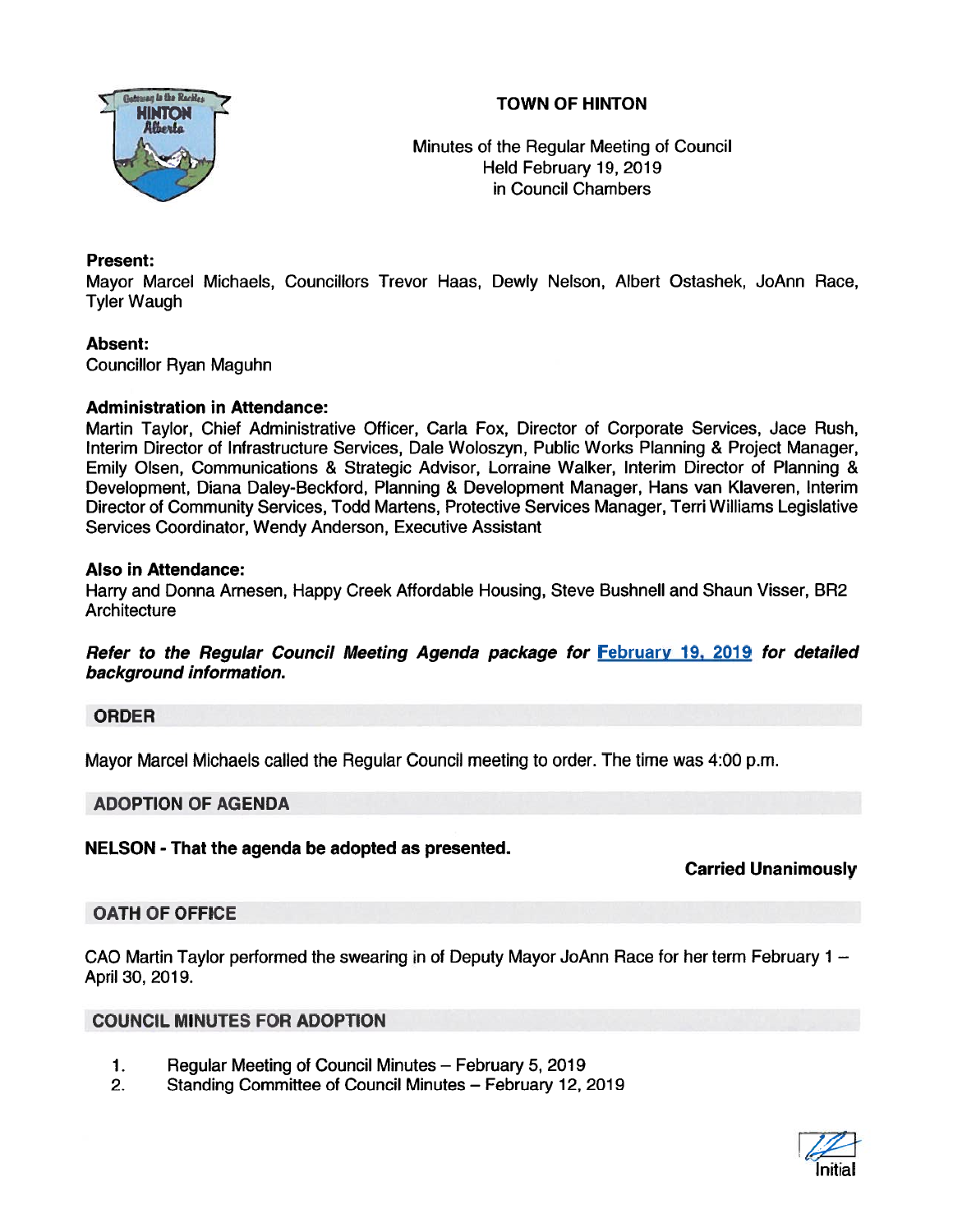Town of Hinton Regular Meeting of Council Minutes-February 19, 2019 Page | 2

### HAAS - That the Minutes listed above be approved as presented.

### Carried Unanimously

### CITIZENS "MINUTE WITH COUNCIL"

Jan Vasbottn spoke to Council regarding what appeared to be <sup>a</sup> homeless person living in the outdoor washroom at the Lions Park. He spoke with Hinton Employment and Learning Place and understands that there is no shelter for men and the foodbank doesn't provide service on weekends and holidays. Mr. Vasbottn has heard that this type of situation will only ge<sup>t</sup> worse and encourages Council to try and ge<sup>t</sup> in front of this issue.

Jan Munn spoke to Council regarding Maxwell Lake; she has used the boardwalk for many years and spoke to the experiences she has had. Ms. Munn is not happy with the proposed development regarding the bridge and the Maxwell Lake area. She feels that this area should not be developed any further and urged Council to scale down the development.

### DELEGATIONS AND PRESENTATIONS

#### Property Assessed Clean Energy (PACE) Alberta

Ryan Amundrud and Tim Shain provided Council with a presentation on PACE Alberta. Alberta's Clean Energy Improvement (CEIP) program allows property owners to install renewable energy and make energy efficiency upgrades with no money down at affordable interest rates over time through their taxes. The presentation to Council can be viewed in the February 19, 2019 agenda package.

### MICHAELS - To direct Administration to sign the resolution of interest for the PACE program on behalf of the Town of Hinton.

#### Carried Unanimously

### ACTION ITEMS

### 1. Protective Services (RCMP) Building — Cross Connection

HAAS - That Council approves the reallocation of \$380,000 in the 2019 Capital budget, from the Water Treatment Plant Transfer Project to the Protective Services Building (RCMP) Cross Connection Elimination Project.

#### Carried Unanimously

HAAS - That Council approves Administration to negotiate <sup>a</sup> scope change to the current Government Centre Cross Connection contract for the contractor to complete the similar cross connection elimination at the Protective Services Building (RCMP) in 2019.

Carried Unanimously

### INFORMATION ITEMS

1. Council Information Packages #1 and #2 for February 19, 2019

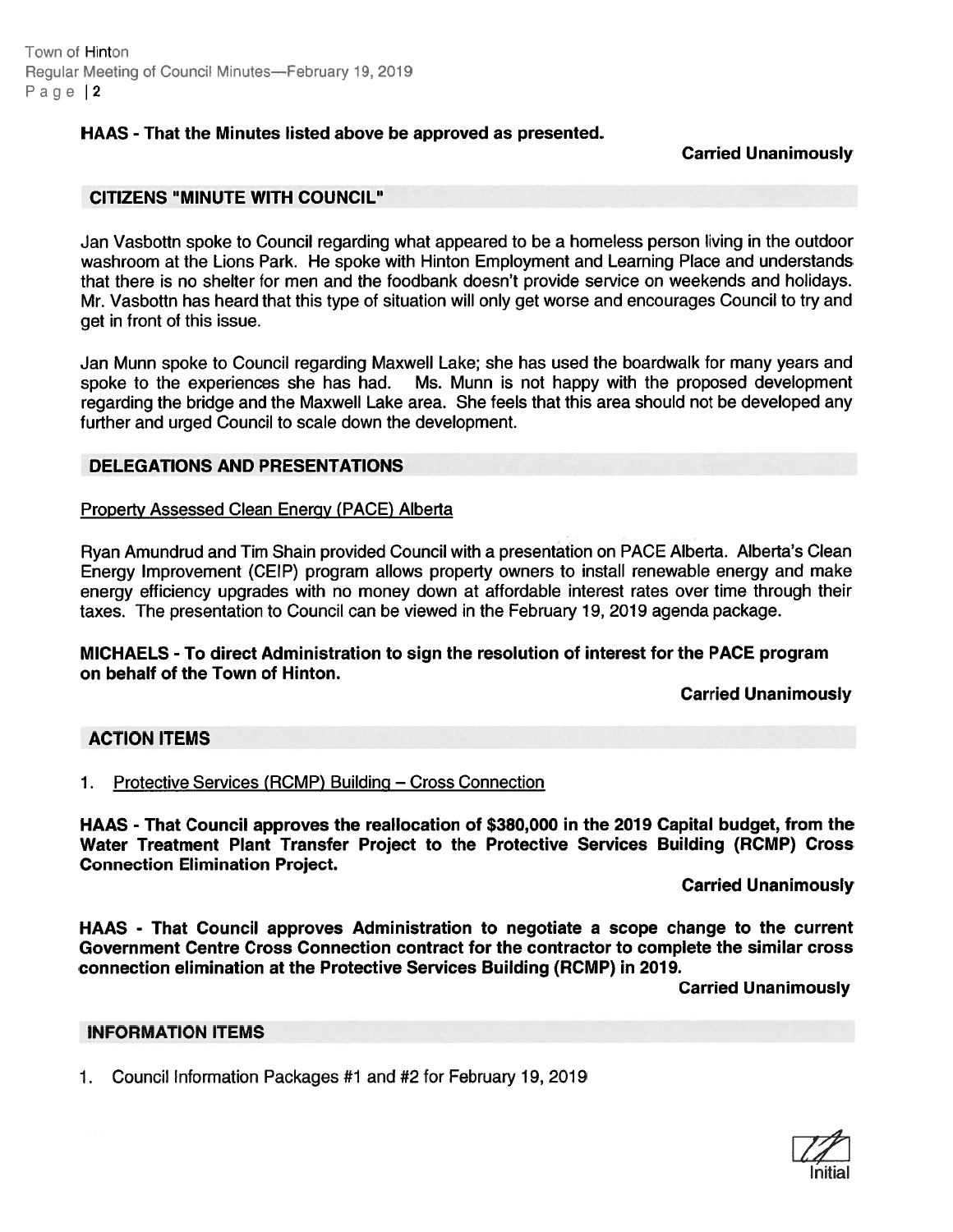Town of Hinton Regular Meeting of Council Minutes-February 19, 2019 Page  $|3$ 

### HAAS - That Council Information Packages #1 and #2 for February 19, 2019 be accepted for information.

Carried Unanimously

D. Woloszyn left the meeting at 4:31 p.m.

## REPORTS FROM MAYOR, COUNCIL, CHIEF ADMINISTRATIVE OFFICER

1. Council Updates (Training, Conferences, Committees, Community Events)

Councillors reported on the various committees, meetings, and activities they attended since the last Regular Council meeting and what they plan on attending in the coming weeks.

### 2. Chiet Administrative Officer Report

Martin Taylor, Chief Administrative Officer, provided an update on administrative matters.

3. Administrative Inquiries

Deputy Mayor Race made the following Administrative Inquiry:

### What is the Town of Hinton's policy regarding homelessness during extreme winter temperatures?

## NOTICES OF MOTION

Council did not presen<sup>t</sup> any Notices of Motion.

### IN CAMERA

## RACE - That the Regular Meeting of Council move In Camera.

The time was 4:42 p.m. E. Olsen left the meeting.

H. Arnesen and D. Arnesen joined the meeting at 4:48 p.m.

H. Arnesen and D. Arnesen left the meeting at 5:14 p.m.

## WAUGH - That the Regular Meeting of Council move out of In Camera.

Carried Unanimously

Carried Unanimously

The time was 5:26 p.m.

NELSON - That Council proceed to enter into the Amendment Agreement - 2079 with Happy Creek Estates Ltd. for the development of 9 additional affordable housing units within an existing housing complex with the term/conditions as circulated and reviewed by Council In-Camera.

Carried Unanimously